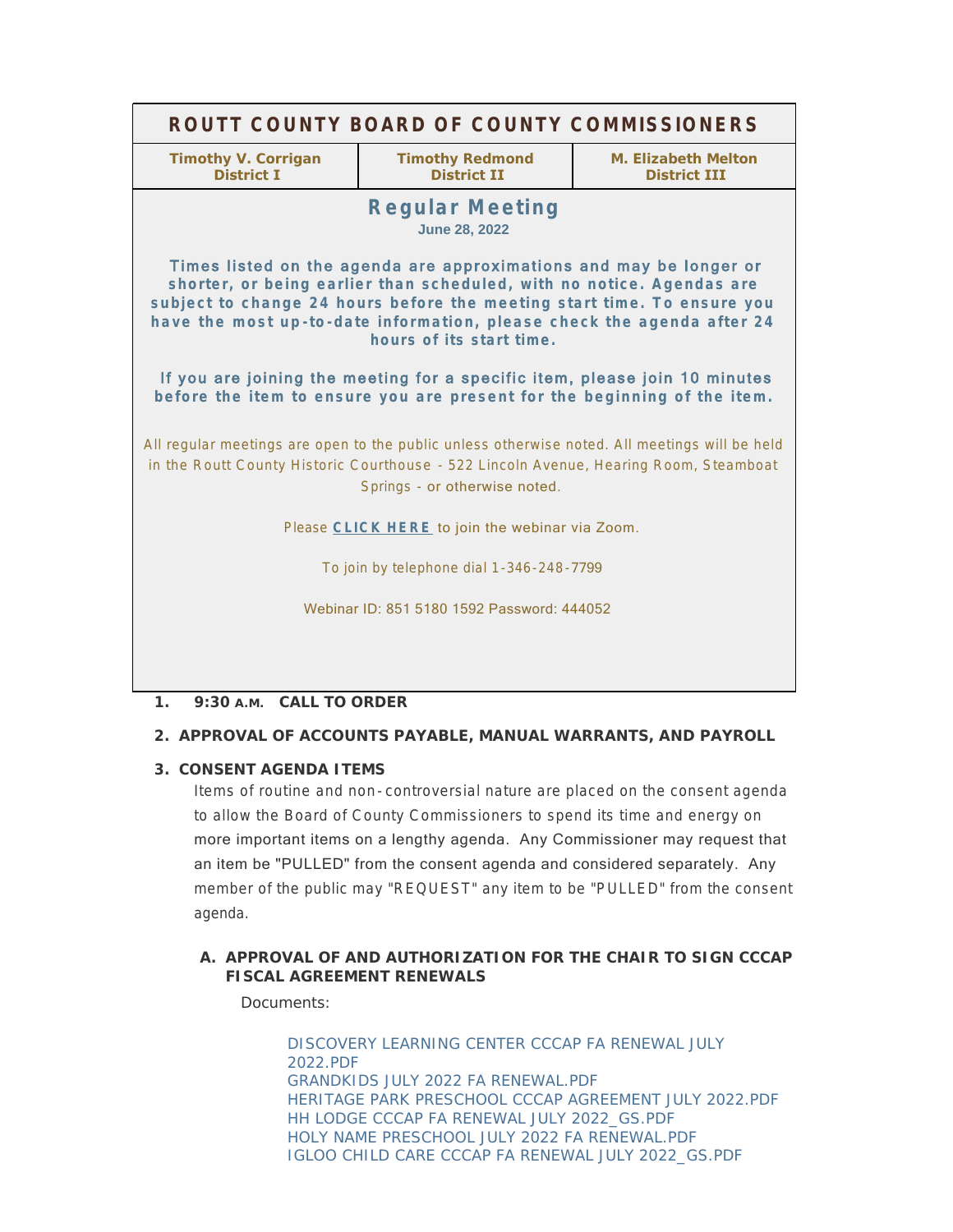[KATINA KLINE - CCCAP FA RENEWAL JULY 2022.PDF](http://www.co.routt.co.us/AgendaCenter/ViewFile/Item/18755?fileID=16788) [LINA RASTELLO- JULY 2022 FA RENEWAL - SIGNATURE PAGE.PDF](http://www.co.routt.co.us/AgendaCenter/ViewFile/Item/18755?fileID=16789) [LINA RASTELLO- JULY 2022 FA RENEWAL.PDF](http://www.co.routt.co.us/AgendaCenter/ViewFile/Item/18755?fileID=16790) [LWINGARD CCCAP FA RENEWAL JULY 2022 \(1\).PDF](http://www.co.routt.co.us/AgendaCenter/ViewFile/Item/18755?fileID=16791) [OAK CREEK SCHOOL AGE CARE - CCCAP FA JULY 2022.PDF](http://www.co.routt.co.us/AgendaCenter/ViewFile/Item/18755?fileID=16792) [SOROCO PRESCHOOL 2022 FA RENEWAL PDF.PDF](http://www.co.routt.co.us/AgendaCenter/ViewFile/Item/18755?fileID=16793) [STEAMBOAT MONTESSORI JULY 2022 FA.PDF](http://www.co.routt.co.us/AgendaCenter/ViewFile/Item/18755?fileID=16794) [TRUIE GOLDEY CCCAP FA RENEWAL JULY 2022.PDF](http://www.co.routt.co.us/AgendaCenter/ViewFile/Item/18755?fileID=16795) [TRUIE GOLDEY CCCAP FA RENEWAL JULY 2022-SIGNATURE](http://www.co.routt.co.us/AgendaCenter/ViewFile/Item/18755?fileID=16796)  PAGE.PDF [YOUNGTRACKS FA JULY 2022 FA RENEWAL.PDF](http://www.co.routt.co.us/AgendaCenter/ViewFile/Item/18755?fileID=16797)

## **APPROVAL OF AND AUTHORIZATION FOR THE THE CHAIR TO SIGN B. ROUTT COUNTY DHS TANF/CW MOU**

Documents:

[CW MOU MEMO FINAL \(1\).PDF](http://www.co.routt.co.us/AgendaCenter/ViewFile/Item/18734?fileID=16771) [TANF MEMORANDUM OF UNDERSTANDING 2022.PDF](http://www.co.routt.co.us/AgendaCenter/ViewFile/Item/18734?fileID=16772)

**APPROVAL OF THE RATIFICATION OF THE CHAIR'S SIGNATURE ON A C. LETTER OF SUPPORT FOR THE COURT SPORTS FOR LIFE GRANT REQUEST**

Documents:

### [LETTER OF SUPPORT FOR CS4L.PDF](http://www.co.routt.co.us/AgendaCenter/ViewFile/Item/18753?fileID=16778)

**APPROVAL OF THE RATIFICATION OF THE CHAIR'S SIGNATURE ON A D. LETTER OF SUPPORT FOR FIRST IMPRESSIONS' APPLICATION TO BECOME THE LOCAL COORDINATING ORGANIZATION**

Documents:

#### [LCOSUPPORTLETTER.DOCX.PDF](http://www.co.routt.co.us/AgendaCenter/ViewFile/Item/18756?fileID=16798)

**APPROVAL OF AND AUTHORIZATION FOR THE CHAIR TO SIGN A E. LETTER OF SUPPORT TO THE COLORADO RIVER DISTRICT COMMUNITY FUNDING PARTNERSHIP**

Documents:

#### [BCC LETTER OF SUPPORT 20220621.PDF](http://www.co.routt.co.us/AgendaCenter/ViewFile/Item/18774?fileID=16819)

**APPROVAL OF AND AUTHORIZATION FOR THE CHAIR TO SIGN AN IGA F. BETWEEN ROUTT COUNTY AND MORRISON CREEK WATER & SANITATION DISTRICT FOR THE FUNDING OF INFRASTRUCTURE IMPROVEMENTS**

Documents:

[COUNTY GRANT BCC COMUNICATION .PDF](http://www.co.routt.co.us/AgendaCenter/ViewFile/Item/18781?fileID=16838) [COUNTY-DISTRICT IGA FOR FUNDING INFRASTRUCTURE](http://www.co.routt.co.us/AgendaCenter/ViewFile/Item/18781?fileID=16837)  IMPROVEMENTS.PDF

- **CONSIDERATION OF ITEMS PULLED FROM THE CONSENT AGENDA 4.**
- **PUBLIC COMMENT 5.**

Public Comment will be heard on any item except quasi-judicial land use items. County Commissioners will take public comment under consideration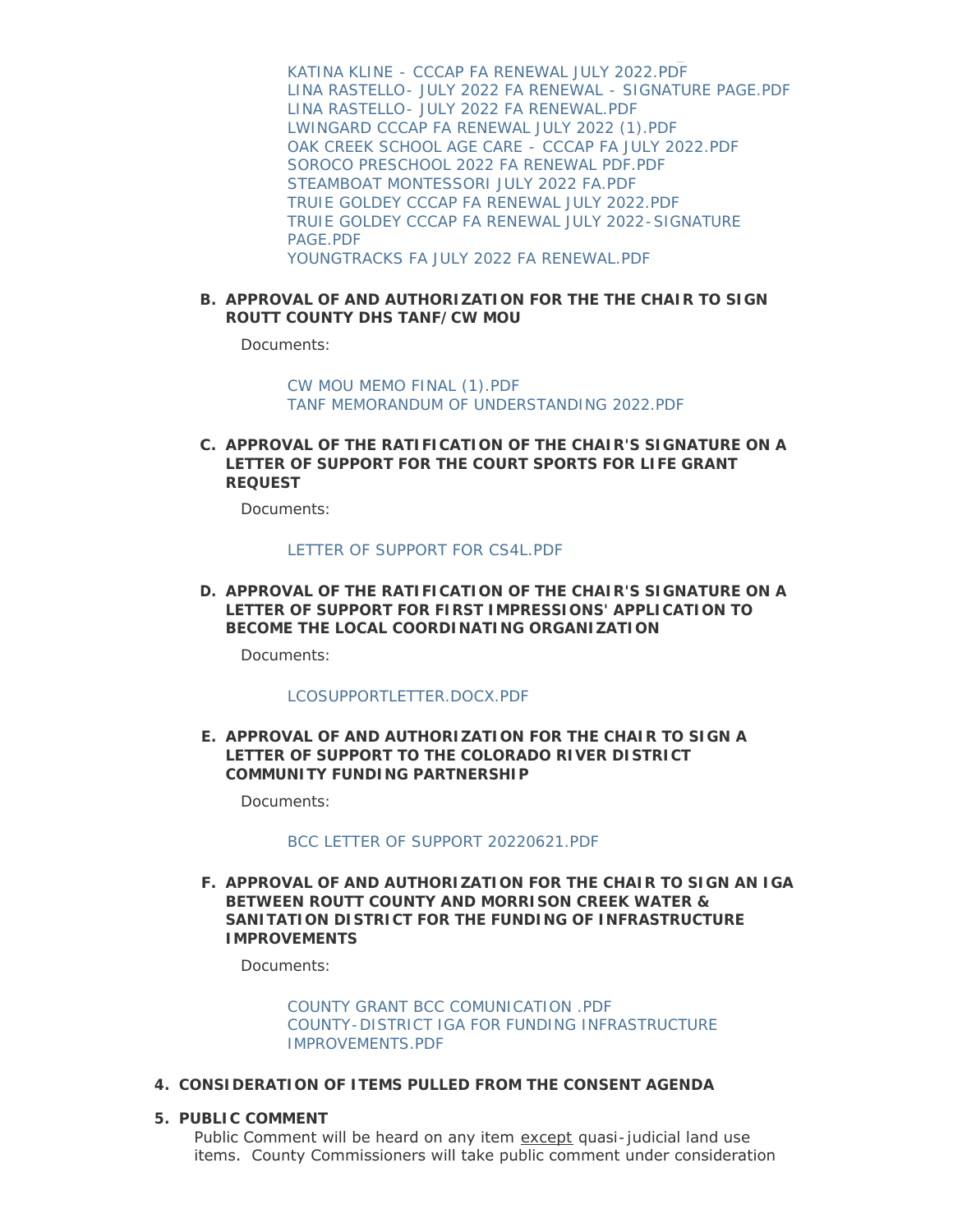but will not make any decision or take action at this time.

IF YOU ARE ATTENDING THE MEETING REMOTELY, To make a public comment raise your hand on the Zoom platform if online; if calling in press \*9. Another option is to download the Zoom app that allows you to raise your hand as well. The moderator will then select you when it is your turn. Written public comment can also be submitted to bcc@co.routt.co.us. Please make sure to indicate in the subject line of your email that it is public comment and reference the agenda item to which it relates. Public comments will be entered into the record.

## **SIERRA CLUB 6. 9:35 A.M.**

Ben Beall & Jim Hicks

Consideration to support the proposed Sarvis Creek Wilderness expansion.

Documents:

[PROPOSAL FOR THE EXPANSION OF THE SARVIS CREEK WILDERNESS](http://www.co.routt.co.us/AgendaCenter/ViewFile/Item/18754?fileID=16779)  AREA.PDF [MAPSARVISCREEKEXPANSION.PDF](http://www.co.routt.co.us/AgendaCenter/ViewFile/Item/18754?fileID=16780) [SARVISZOOM MAP.PDF](http://www.co.routt.co.us/AgendaCenter/ViewFile/Item/18754?fileID=16781)

## **FACILITIES 7. 9:50 A.M.**

Joe Stepan, Maintenance Operations Manager

**FAIRGROUNDS FIBER INTERNET AGREEMENT AND RESERVATION A. SOFTWARE AGREEMENT**

Consideration for approval and authorization for the Chair to electronically sign Luminate Broadband Service Quote and consideration for approval and authorization for the Chair to sign Sub Merchant Payment Processing Agreement with Fullsteam Operations LLC.

Documents:

[FAIRGROUNDS FIBER INTERNET AGREEMENT AND RESERVATION](http://www.co.routt.co.us/AgendaCenter/ViewFile/Item/18758?fileID=16801)  SOFTWARE AGREEMENT 2.PDF [FAIRGROUNDS FIBER INTERNET AGREEMENT AND RESERVATION](http://www.co.routt.co.us/AgendaCenter/ViewFile/Item/18758?fileID=16802)  SOFTWARE AGREEMENT 3.PDF [FAIRGROUNDS FIBER INTERNET AGREEMENT AND RESERVATION](http://www.co.routt.co.us/AgendaCenter/ViewFile/Item/18758?fileID=16803)  SOFTWARE AGREEMENT COMM FORM.PDF [FAIRGROUNDS FIBER INTERNET AGREEMENT AND RESERVATION](http://www.co.routt.co.us/AgendaCenter/ViewFile/Item/18758?fileID=16804)  SOFTWARE AGREEMENT 1.PDF

## **CLERK AND RECORDER 8. 10:10 A.M.**

Jenny Thomas, County Clerk

## **SPECIAL EVENT LIQUOR LICENSE FOR AN EVENT AT THE OAK CREEK A. MOUNTAIN PARK**

Consideration for approval of a special event liquor license for Oak Creek Labor Day Committee hosting an event at the Oak Creek Mountain Park at approx. 24535 CR 27 in Oak Creek on July 13, 2022, from 3 pm to 8 pm.

Documents: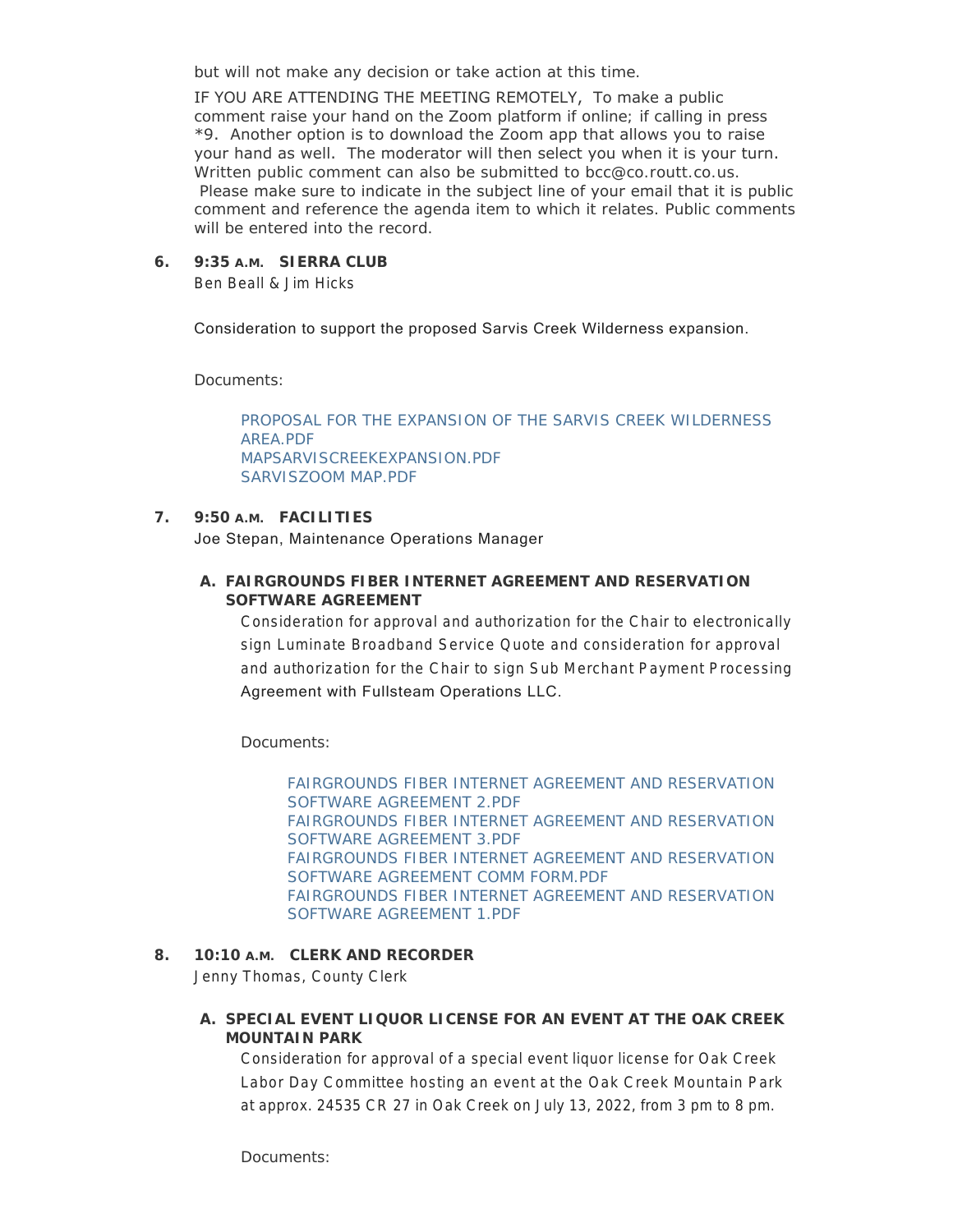[BCC AGENDA FORM\\_OAK CREEK LABOR DAY.PDF](http://www.co.routt.co.us/AgendaCenter/ViewFile/Item/18735?fileID=16773) [OAK CREEK LABOR DAY SPECIAL EVENT 2022.PDF](http://www.co.routt.co.us/AgendaCenter/ViewFile/Item/18735?fileID=16774)

**LEGAL 9. 10:15 A.M.**

Erick Knaus, County Attorney

## A. ROUTT COUNTY V CORDOVA

Discuss pending litigation, Routt County v. Cordova, Case No. 2021CV30048

Executive session to be requested under C.R.S. Section 24-6-402(4)(b) – conference with County Attorney to receive legal advice on specific legal issue.

Documents:

#### [COMMUNICATIONS FORM 6-21-2022.PDF](http://www.co.routt.co.us/AgendaCenter/ViewFile/Item/18757?fileID=16799)

## **RELEASE OF 2020 AUDIT LETTER B.**

Consideration of authorization to release the 2020 audit letter.

(Executive session to be requested under C.R.S. Section 24-6-402(4) (b) – conference with County Attorney to receive legal advice on specific legal issue)

Documents:

## [AUDIT LETTER 2021 COMMUNICATION FORM.PDF](http://www.co.routt.co.us/AgendaCenter/ViewFile/Item/18743?fileID=16777)

### **HUMAN RESOURCES 10. 10:35 A.M.** Kathy Nelson, Director

## **RESOLUTION TO DECLINE PARTICIPATION IN COLORADO FAMLI A. PROGRAM**

Consideration to approve a Resolution to decline participation in the FAMLI Program and provide notification to the State of Colorado of such declination.

Documents:

## [RESOLUTION DECLINING PARTICIPATION IN THE FAMLI PROGRAM](http://www.co.routt.co.us/AgendaCenter/ViewFile/Item/18745?fileID=16821)  6-28-2022.PDF [RESOLUTION.DECLINE FAMLI 6-28-2022.PDF](http://www.co.routt.co.us/AgendaCenter/ViewFile/Item/18745?fileID=16822)

#### **PFML POLICY AMENDMENT B.**

Consideration to approve the Paid Family and Medical Leave Policy Amendment.

Documents: